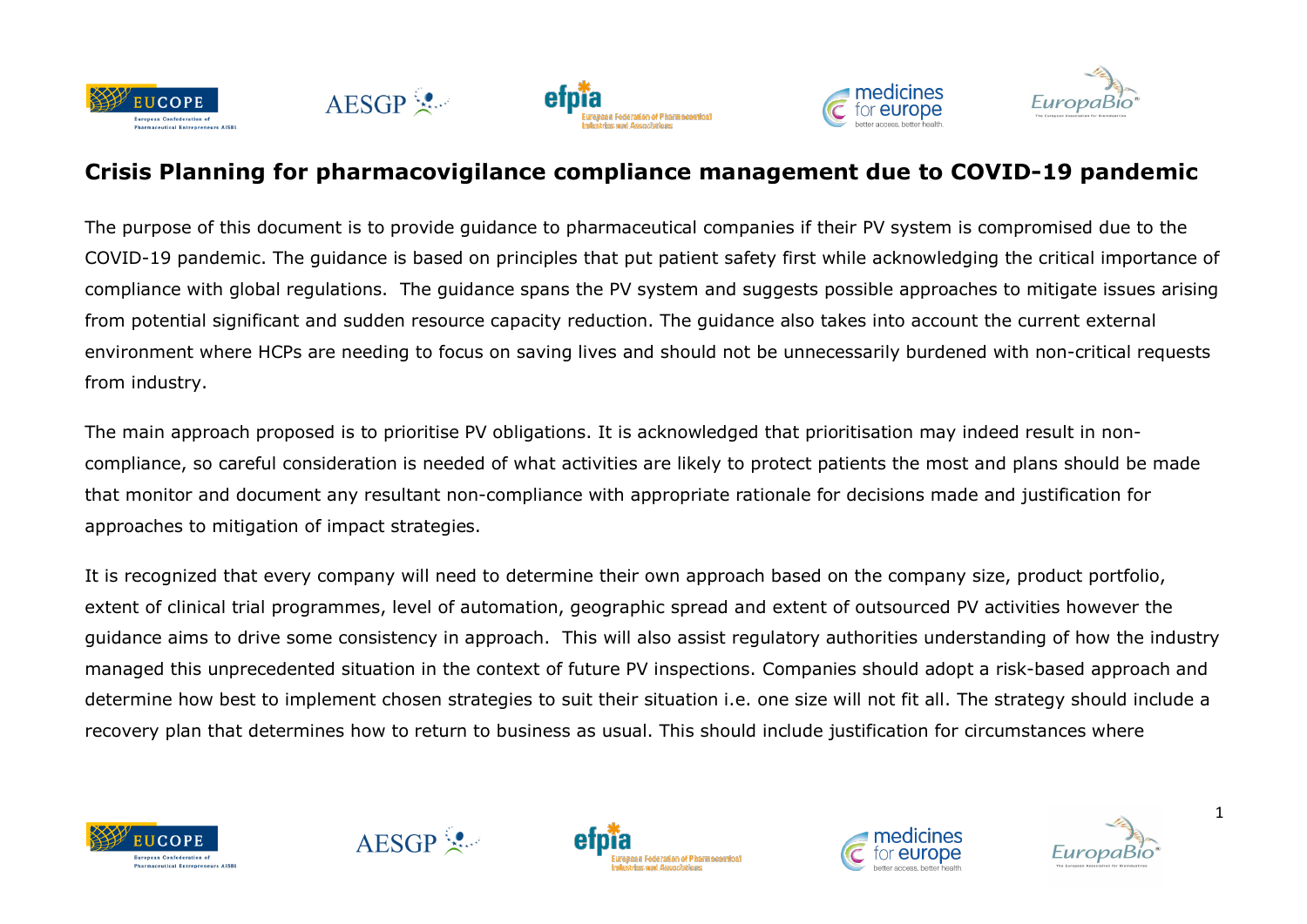retrospective remediation is not proposed. Companies should exhaust all alternative solutions e.g. technology, process efficiencies before making decisions that could impact compliance. The overall approach should be managed through each company BCP.

Different parts of the PV system may be differently impacted by resource levels and therefore contingency strategies may need to be started earlier in some functional area than others. It is therefore essential that careful planning and oversight of the overarching approach is in place throughout the crisis. In addition, it is recognised that prioritising one part of the PV system may have downstream impact on other parts therefore it is important to understand impact of risk-based decisions with pragmatic mitigations to address.

In addition, it should be understood that any PV system depends in large parts on Health Care Providers (HCPs) who under the current crisis situation need to be focused on patient care. Therefore, industry aims to minimize any non-essential administrative burden on HCPs. Industry proposes that this principle based and pragmatic approach to managing compliance activities during the COVID-19 pandemic be adopted globally.









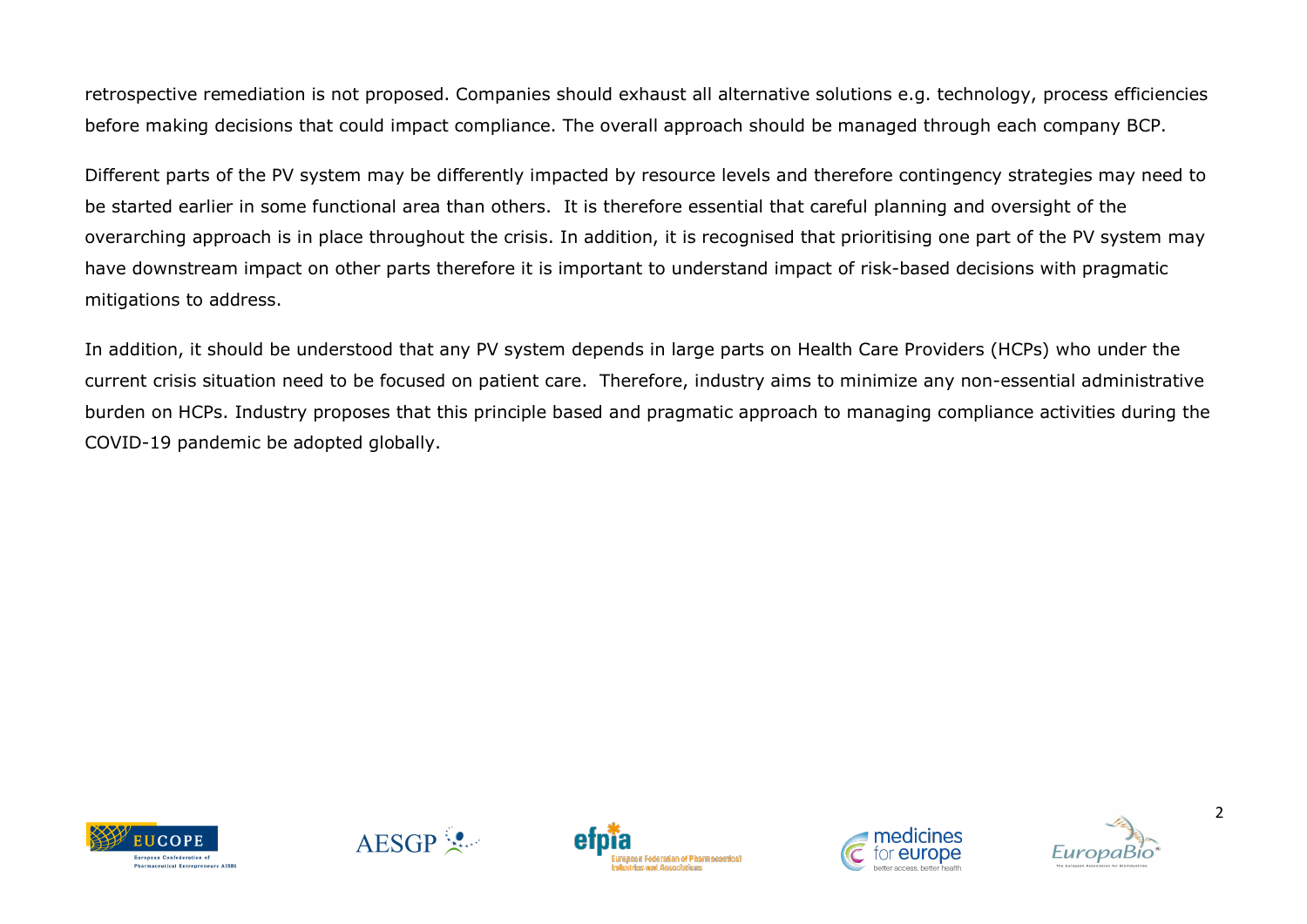## **Crisis Planning Principles**

|                | <b>Principles</b>                                                                                                                                                                                                                                                                                               | <b>Examples</b>                 | <b>Possible Approaches</b>                                                                                                                                                                                                                                                                                                                                                                                                                                                                                                                                                                                                                                                                                                                                                                                                                                                               | Mitigations/<br><b>Comments</b>                                                                                          |
|----------------|-----------------------------------------------------------------------------------------------------------------------------------------------------------------------------------------------------------------------------------------------------------------------------------------------------------------|---------------------------------|------------------------------------------------------------------------------------------------------------------------------------------------------------------------------------------------------------------------------------------------------------------------------------------------------------------------------------------------------------------------------------------------------------------------------------------------------------------------------------------------------------------------------------------------------------------------------------------------------------------------------------------------------------------------------------------------------------------------------------------------------------------------------------------------------------------------------------------------------------------------------------------|--------------------------------------------------------------------------------------------------------------------------|
| $\mathbf{1}$   | Patient safety comes<br>first, all activities<br>should be prioritised to<br>those that drive safe<br>use of medicines and<br>investigational<br>products for patients<br>and study subjects.                                                                                                                   | Risk minimization<br>activities | Continue where patient at risk<br>Evaluate activities that need to be prioritised and<br>those that may be paused or stopped since they do<br>not impact safe use of medicines but may burden<br>HCPs in a time of crisis                                                                                                                                                                                                                                                                                                                                                                                                                                                                                                                                                                                                                                                                | Identify priority<br>product/situation                                                                                   |
| $\overline{2}$ | Some activities are<br>critical and should be<br>maintained at all<br>times, these activities<br>should be clearly<br>identified, and<br>contingencies should<br>be in place to ensure<br>these activities are<br>resourced. A risk-<br>based approach to<br>maintaining these<br>activities should be<br>used. | Processing of AEs               | When necessary prioritise ICSR processing<br>1. Clinical trial serious and non-serious cases<br>for products developed/tested for COVID-19<br>2. Clinical trial serious cases<br>3. Serious spontaneous cases<br>4. Serious solicited cases<br>5. Non-serious cases<br>Further prioritization may be required if resource<br>levels fall to a critical level. This could include:<br>1. Limited data entered into database for non-<br>serious cases - this could be further limited<br>to certain substances e.g. $<$ 5 years on<br>market,<br>2. Reduce/stop follow-up activities on all non-<br>serious or non-serious expected, except of<br>COVID-19 treatments & vaccines, expected<br>or prioritize according to time on the market.<br>Postpone all non-urgent contacts with HCPs<br>3. Reduce reconciliation activities<br>4. Conduct duplicate checks on serious cases<br>only | Impact of pandemic on<br>HCPs should be taken into<br>account when determining<br>the extent of follow-up<br>activities. |









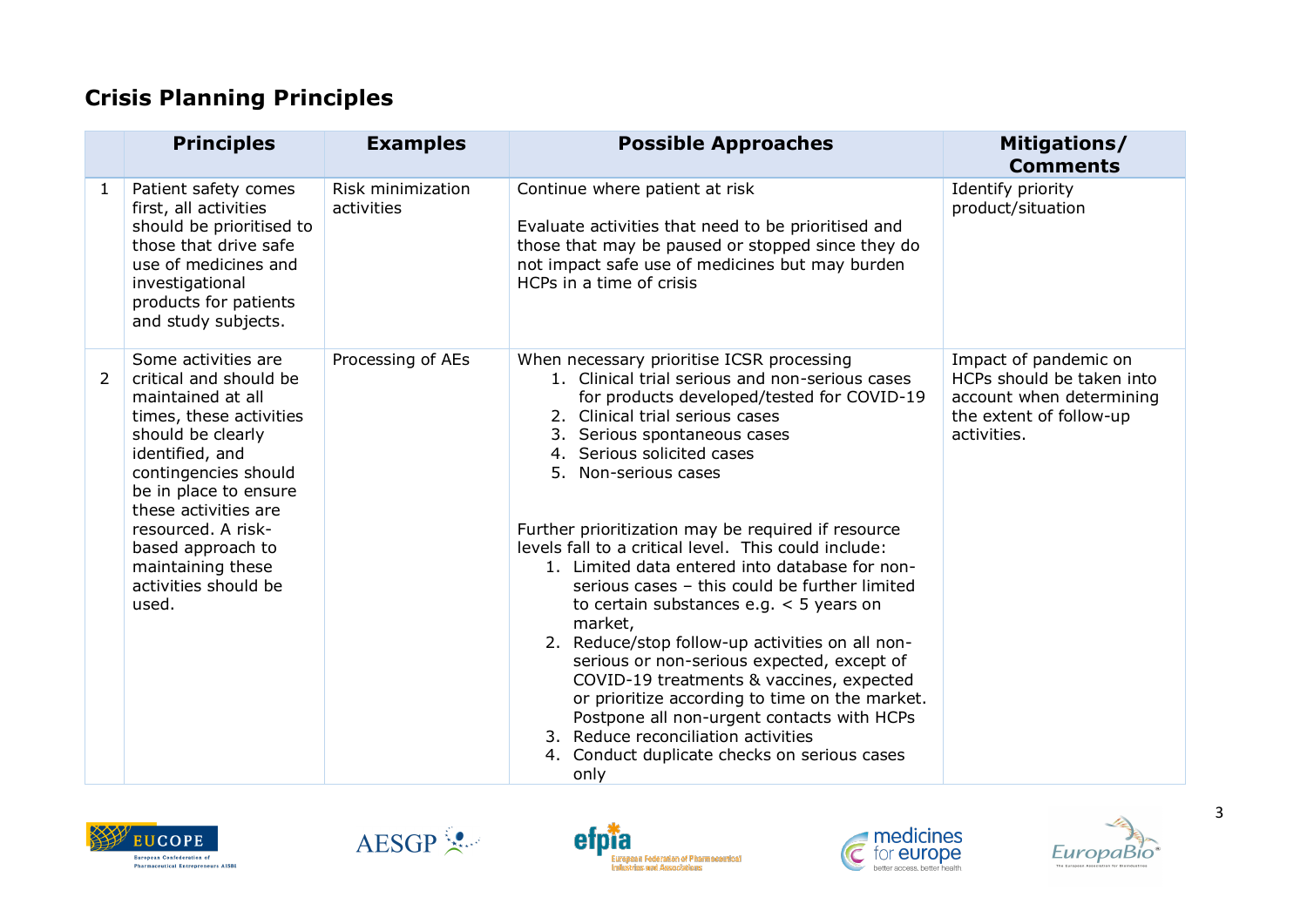| <b>Principles</b> | <b>Examples</b>                                                                                                                                              | <b>Possible Approaches</b>                                                                                                                                                                                                                                                                                                                                                                                                                                                | Mitigations/<br><b>Comments</b>                                                                                      |
|-------------------|--------------------------------------------------------------------------------------------------------------------------------------------------------------|---------------------------------------------------------------------------------------------------------------------------------------------------------------------------------------------------------------------------------------------------------------------------------------------------------------------------------------------------------------------------------------------------------------------------------------------------------------------------|----------------------------------------------------------------------------------------------------------------------|
|                   |                                                                                                                                                              | 5. Reduce quality control checks                                                                                                                                                                                                                                                                                                                                                                                                                                          |                                                                                                                      |
|                   | Medical review of<br>individual cases                                                                                                                        | Prioritise cases for review:<br>1. Serious unlisted cases/unexpected<br>2. Serious listed/expected<br>3. Non-serious adverse events of special interest                                                                                                                                                                                                                                                                                                                   |                                                                                                                      |
|                   | Risk Management                                                                                                                                              | Maintain provision of additional Risk Minimization<br>Measures. Prioritise products with significant risk<br>minimization programmes e.g. Pregnancy Prevention<br>Programmes vs provision of educational materials.                                                                                                                                                                                                                                                       | Route of delivery of aRMMs<br>may need to be amended if<br>feasible e.g. digital vs paper<br>vs hand delivered       |
|                   |                                                                                                                                                              | Deprioritise RMPs for established products without<br>additional PV or risk minimisation measures.                                                                                                                                                                                                                                                                                                                                                                        | Consider priorities of HCPs<br>in pandemic situation and<br>assess if materials could be<br>provided at a later date |
|                   | Signal detection<br>activities                                                                                                                               | Prioritize activities:<br>1. Focus internal signal detection on substances<br>< 5 years on market unless signal is<br>medically important e.g. could have potential<br>to impact benefit: risk (see section on<br>benefit: risk evaluation)<br>2. Deprioritize EVDAS activities                                                                                                                                                                                           |                                                                                                                      |
|                   | Safety label updates<br>(including both<br>existing marketing<br>authorisations and<br>important new safety<br>information to<br>investigators in the<br>IB) | Prioritise new information in the RSI accordingly:<br>Safety amendments to RSI that would require<br>$\bullet$<br>additional risk minimisation activities<br>including further HCP or investigator<br>communications<br>Identification of new adverse effects or<br>potential risks that are serious and warrant a<br>warning /precaution<br><b>Medically Serious ADRs</b><br>ADRs that involve non-serious events would<br>be processed only if staff capability allows. |                                                                                                                      |









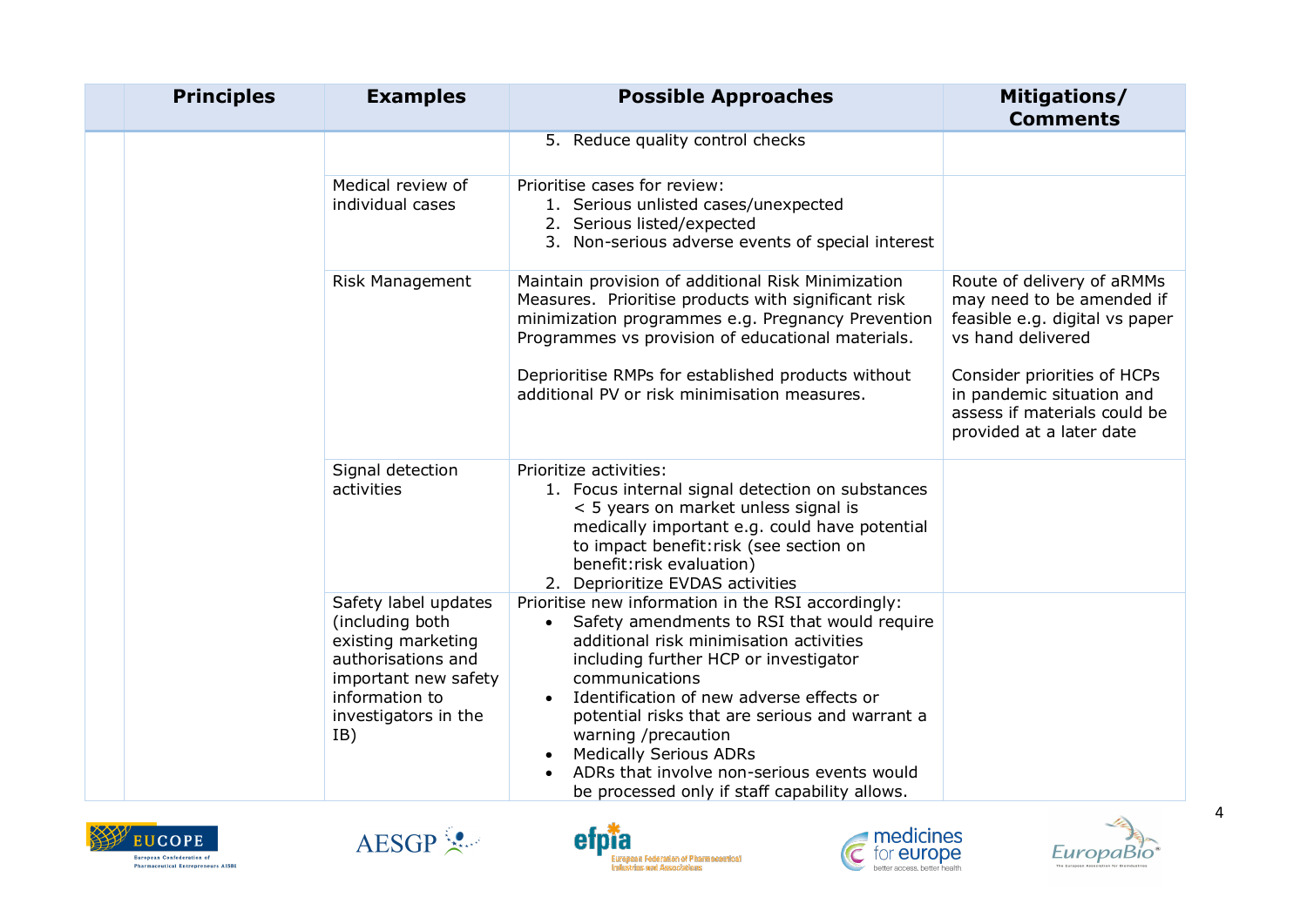|   | <b>Principles</b>                                                                                                                 | <b>Examples</b>                                                                       | <b>Possible Approaches</b>                                                                                                                                                                                                                                                                   | Mitigations/<br><b>Comments</b> |
|---|-----------------------------------------------------------------------------------------------------------------------------------|---------------------------------------------------------------------------------------|----------------------------------------------------------------------------------------------------------------------------------------------------------------------------------------------------------------------------------------------------------------------------------------------|---------------------------------|
|   |                                                                                                                                   |                                                                                       |                                                                                                                                                                                                                                                                                              |                                 |
|   |                                                                                                                                   | Responses to<br>regulatory authority<br>safety questions                              | Prioritise according to the medical importance of the<br>safety question including potential impact on benefit<br>risk in the case of new safety signals.                                                                                                                                    |                                 |
|   |                                                                                                                                   |                                                                                       | Questions for clarification of information on<br>individual case reports would be deprioritized.                                                                                                                                                                                             |                                 |
|   |                                                                                                                                   |                                                                                       | Prioritize those questions that are part of a<br>regulatory procedure<br>Propose extension of due date for non-urgent<br>requests.                                                                                                                                                           |                                 |
|   |                                                                                                                                   | Benefit: risk<br>evaluation                                                           | Prioritise substances e.g. products tested or used to<br>treat COVID-19, products <5years on market,<br>medically important trigger or authority request                                                                                                                                     |                                 |
|   |                                                                                                                                   |                                                                                       | Prioritisation based on e.g.<br>products of interest for special situations<br>$\bullet$<br>medical needs,<br>$\bullet$<br>any products with significant new populations<br>ongoing safety issues<br>significant clinical development<br>$\bullet$<br>significant emerging data<br>$\bullet$ |                                 |
|   |                                                                                                                                   |                                                                                       | NB: these approaches to prioritization apply across<br>all activities not just benefit: risk                                                                                                                                                                                                 |                                 |
| 3 | Compliance is critical<br>to ensure patient<br>safety therefore the<br>aim should be to<br>always be as compliant<br>as possible. | Continuous<br>assessment of<br>resource availability<br>and appropriate<br>capability | Where possible, train staff to prioritize and complete<br>different activities according to the potential impact<br>on benefit risk of the product (investigational and<br>marketed) or where there is greatest likelihood of<br>impact to compliance                                        |                                 |









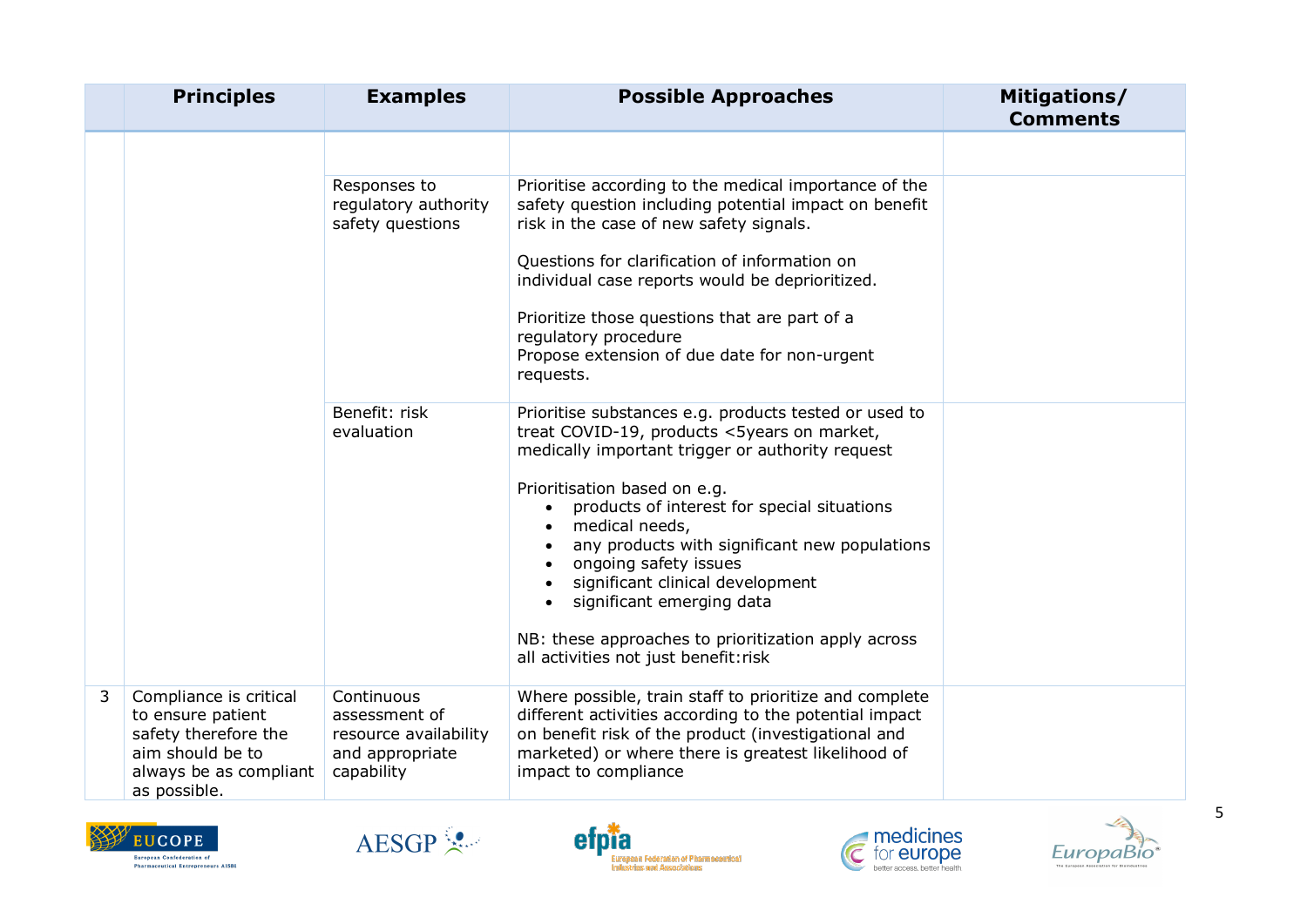|   | <b>Principles</b>                                                                                                                                                                                                              | <b>Examples</b>                                                                                                                                                                                                                                                                                                         | <b>Possible Approaches</b>                                                                                                                                                                                                                                                                                                                                                                                                                                                                                                                                                                                                                                                                                                                                                                                         | Mitigations/<br><b>Comments</b>                                                                                                                                                                                                                                                                                                        |
|---|--------------------------------------------------------------------------------------------------------------------------------------------------------------------------------------------------------------------------------|-------------------------------------------------------------------------------------------------------------------------------------------------------------------------------------------------------------------------------------------------------------------------------------------------------------------------|--------------------------------------------------------------------------------------------------------------------------------------------------------------------------------------------------------------------------------------------------------------------------------------------------------------------------------------------------------------------------------------------------------------------------------------------------------------------------------------------------------------------------------------------------------------------------------------------------------------------------------------------------------------------------------------------------------------------------------------------------------------------------------------------------------------------|----------------------------------------------------------------------------------------------------------------------------------------------------------------------------------------------------------------------------------------------------------------------------------------------------------------------------------------|
|   |                                                                                                                                                                                                                                |                                                                                                                                                                                                                                                                                                                         | Consider geographic opportunities e.g. utilize<br>regional language capabilities                                                                                                                                                                                                                                                                                                                                                                                                                                                                                                                                                                                                                                                                                                                                   |                                                                                                                                                                                                                                                                                                                                        |
| 4 | <b>Build prioritization</b><br>framework with<br>thresholds for moving<br>to next level of plan<br>implementation. The<br>framework should<br>describe how to return<br>to normal activities<br>once crisis has<br>normalized. | Level 1 - resources<br>levels moderately<br>impacting<br>compliance (e.g.<br>resource levels 80%)<br>Level 2 - resource<br>levels severely<br>impacting<br>compliance (e.g.<br>resource levels 50-<br>80%)<br>Level $3$ – resource<br>levels critically<br>impacting<br>compliance (e.g.<br>resource levels 30-<br>50%) | Framework should clearly describe which activities<br>may be stopped, limited/amended or should be<br>maintained.<br>Limited activities may include:<br>1. Reduced follow-up for some case<br>2. Extension of deadlines for some safety<br>deliverables e.g.3 yr. PSUR extended to 4 yr.<br>for substances authorized $>$ 5 years with<br>established safety profile and no aRMMs<br>3. Use of Line Listings in place of IMD Safety<br>reports to investigators and IRBs/ECs<br>4. Extension of PADER timeframes<br>Submit 3-month PADER 6 or 12 monthly<br>5. Submission of on-time abbreviated PSURs<br>and DSURs<br>6. Delay literature screening<br>NB: There should be no limitation of activities for<br>products use in the management of COVID-19 or<br>where the virus is mentioned in the context of AE. | Decisions will be made on a<br>company by company basis<br>and the framework should<br>be incorporated into BCP.<br>Impact of resource<br>availability may differ across<br>functions within the same<br>organization and therefore it<br>is important to track at what<br>Level each function is<br>operating while BCP is<br>active. |
| 5 | Document compliance<br>strategy with rationale<br>for thresholds applied<br>and approaches to<br>mitigation. The<br>strategy should include<br>a recovery plan to<br>return to normal<br>activities post crisis.               | Inability to comply<br>with regulatory<br>requirements (e.g.<br>no/late reporting of<br>ICSRs)                                                                                                                                                                                                                          | Create an overarching Master deviation under which<br>all decisions are captured and list key root causes                                                                                                                                                                                                                                                                                                                                                                                                                                                                                                                                                                                                                                                                                                          | Include in BCP<br>To be described in the PSMF                                                                                                                                                                                                                                                                                          |









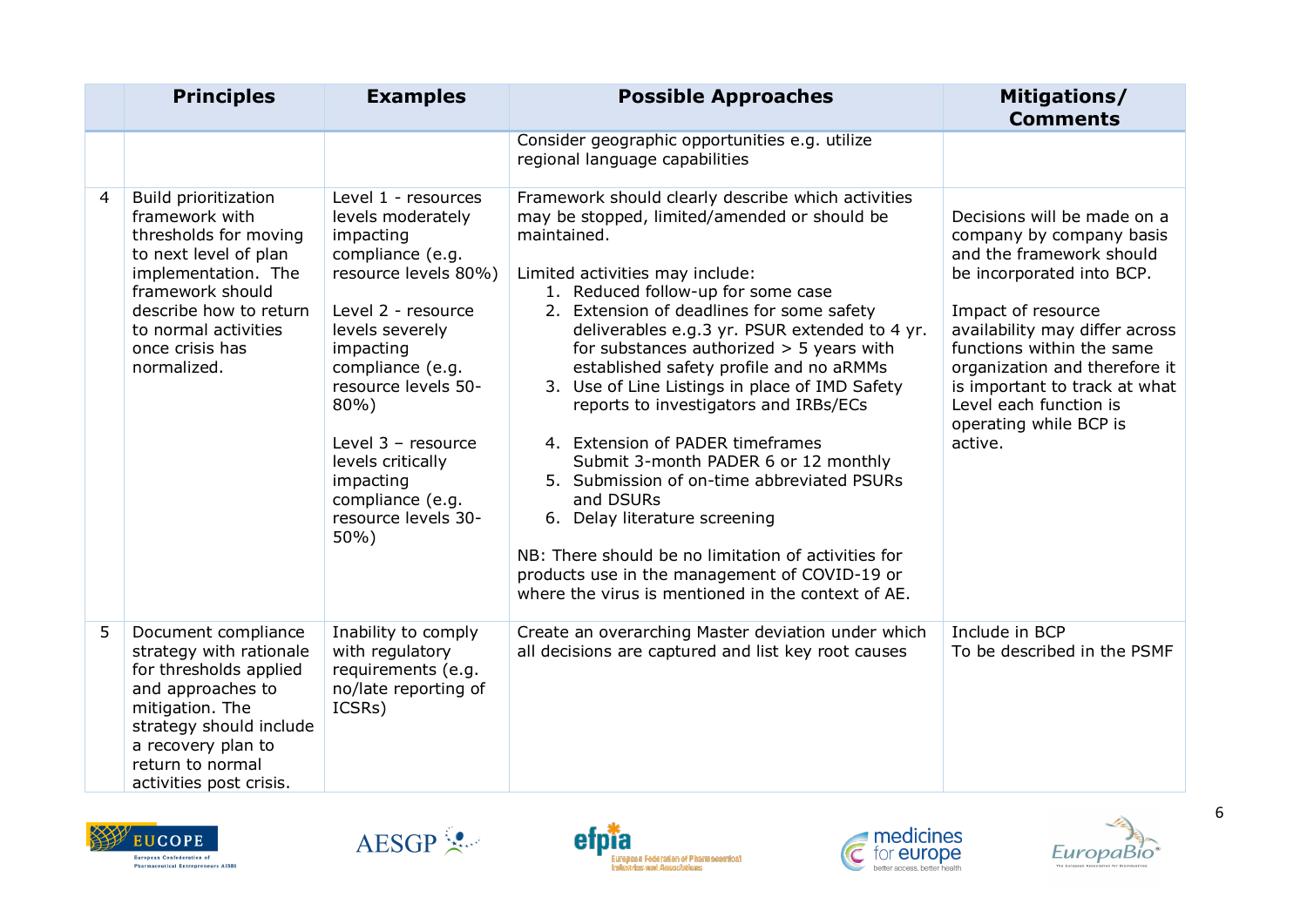|   | <b>Principles</b>                                                                                                                                                                        | <b>Examples</b>                                                                     | <b>Possible Approaches</b>                                                                                                                                                                                                                                                                                                                                                                                                                                                                                               | Mitigations/<br><b>Comments</b>                                                                          |
|---|------------------------------------------------------------------------------------------------------------------------------------------------------------------------------------------|-------------------------------------------------------------------------------------|--------------------------------------------------------------------------------------------------------------------------------------------------------------------------------------------------------------------------------------------------------------------------------------------------------------------------------------------------------------------------------------------------------------------------------------------------------------------------------------------------------------------------|----------------------------------------------------------------------------------------------------------|
|   |                                                                                                                                                                                          |                                                                                     |                                                                                                                                                                                                                                                                                                                                                                                                                                                                                                                          |                                                                                                          |
| 6 | Any major non-<br>compliance that is<br>driven by<br>implementation of<br>strategy should be<br>tracked however usual<br>deviation process<br>should be delayed until<br>crisis is over. | Inability to comply<br>with regulatory<br>requirements                              | Reduce level of investigation as root cause is known                                                                                                                                                                                                                                                                                                                                                                                                                                                                     | Implement planned<br>deviation against usual<br>deviation process for key<br>relevant/impacted processes |
| 7 | Maintain oversight and<br>monitoring of all<br>deviations from normal<br>process across the<br><b>Quality Management</b><br>System.                                                      | Functional<br>deviations, Affiliate<br>deviations                                   | Log deviation centrally but create standard root<br>cause i.e. crisis situation<br>Delay determination of any corrective actions until<br>pandemic is declared over by WHO or capacity is<br>back to normal and stable - corrective actions should<br>typically not be required as strategy decisions should<br>not require remediation activities.<br>Deprioritise routine updates to PSMF e.g. annexes<br>Pause activity on routine ongoing CAP actions except<br>for critical findings and significant major findings |                                                                                                          |
| 8 | Backlogs are<br>inevitable, prepare for<br>backlogs and define<br>strategy for<br>addressing; keep in<br>mind the reason/value<br>of proposed actions.                                   | ICSRs, literature<br>screening,<br>reconciliations,<br>deviation,<br>investigations | Determine and document which backlogs will be<br>addressed post crisis and which will not e.g. if non-<br>serious cases limited data entry and reduced follow-<br>up of non-serious cases then these cases will not be<br>revisited but approach described in PSURs                                                                                                                                                                                                                                                      |                                                                                                          |









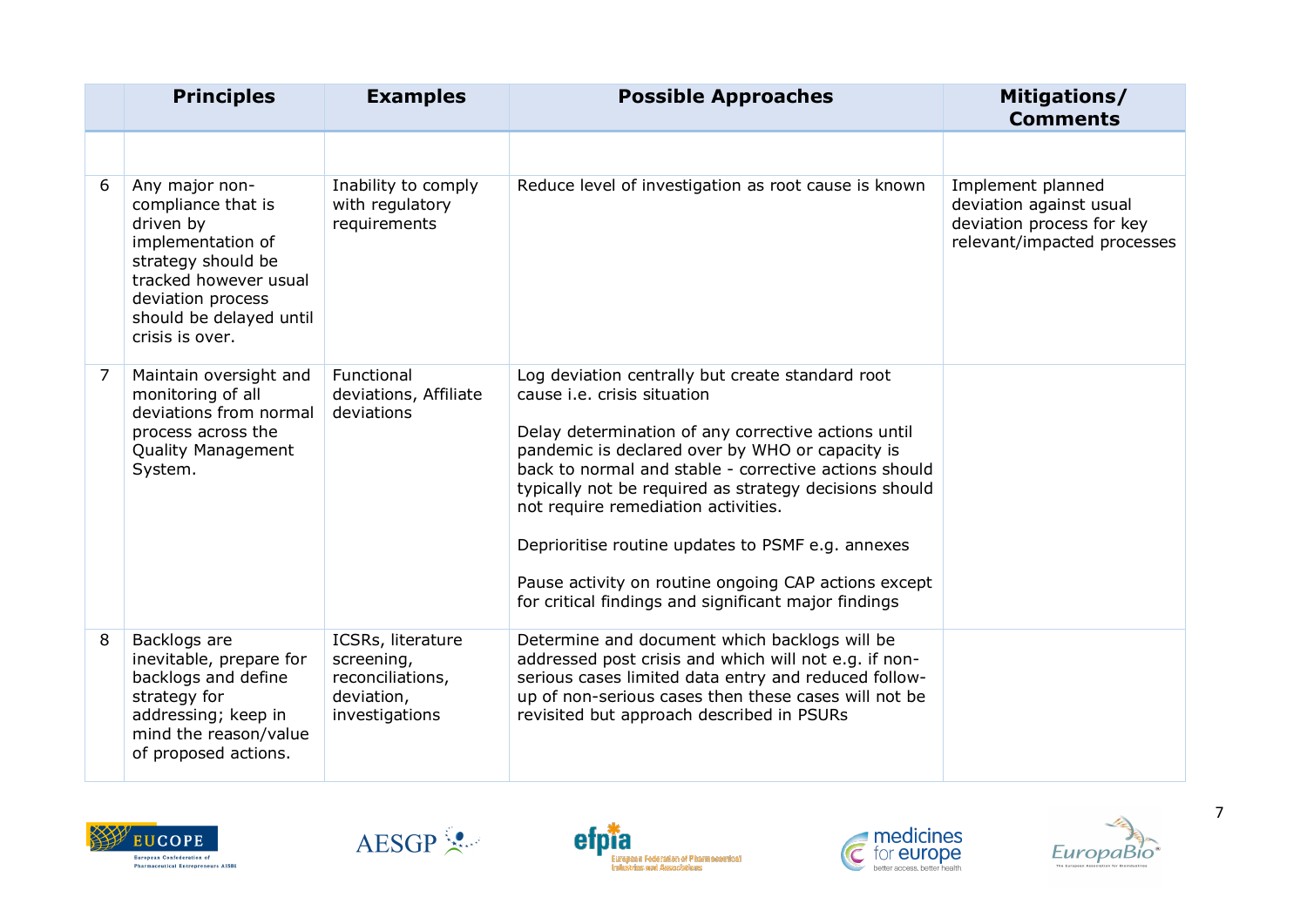|    | <b>Principles</b>                                                                                                                                                                                                                                                                         | <b>Examples</b>                                                                                                                                                        | <b>Possible Approaches</b>                                                                                                                                                                                                                                                                                                                      | Mitigations/<br><b>Comments</b>                     |
|----|-------------------------------------------------------------------------------------------------------------------------------------------------------------------------------------------------------------------------------------------------------------------------------------------|------------------------------------------------------------------------------------------------------------------------------------------------------------------------|-------------------------------------------------------------------------------------------------------------------------------------------------------------------------------------------------------------------------------------------------------------------------------------------------------------------------------------------------|-----------------------------------------------------|
|    | Those activities that<br>are considered less<br>critical and do not<br>impact the safe use of<br>medicines should be<br>documented and it<br>should be considered if<br>these are temporarily<br>halted and addressed<br>post crisis or if these<br>will not be addressed<br>post crisis. |                                                                                                                                                                        |                                                                                                                                                                                                                                                                                                                                                 |                                                     |
| 9  | Inform Partners of<br>strategy for meeting<br>contractual obligations<br>during the crisis<br>situation.                                                                                                                                                                                  | Conduct no partner<br>audits until crisis<br>over. Do not accept<br>requests to be<br>audited by partners.                                                             | Proactively communicate decision and principles with<br>business alliance partners.<br>Propose post crisis principles for<br>addressing backlogs /noncompliance with the<br>licensing agreement<br>Circulate MOU to partners if appropriate<br>Accept partner risk-based approach to meeting<br>contractual obligations during COVID-19 crisis. | Agree on risk strategy to<br>resolve issues arising |
| 10 | To maintain<br>appropriate Safety<br>Governance at all<br>times e.g. senior<br>safety committee,<br>senior labelling<br>committee.                                                                                                                                                        | Maintain oversight<br>over global product<br>benefit-risk and<br>continue to review<br>ad hoc safety topics<br>as they arise;<br>document decisions<br>as appropriate. | Prioritize safety topics with potential adverse impact<br>on benefit: risk profiles of products. Allowing a more<br>flexible approach with regard to the minimum<br>number of attendees/critical roles that should be<br>represented.                                                                                                           |                                                     |